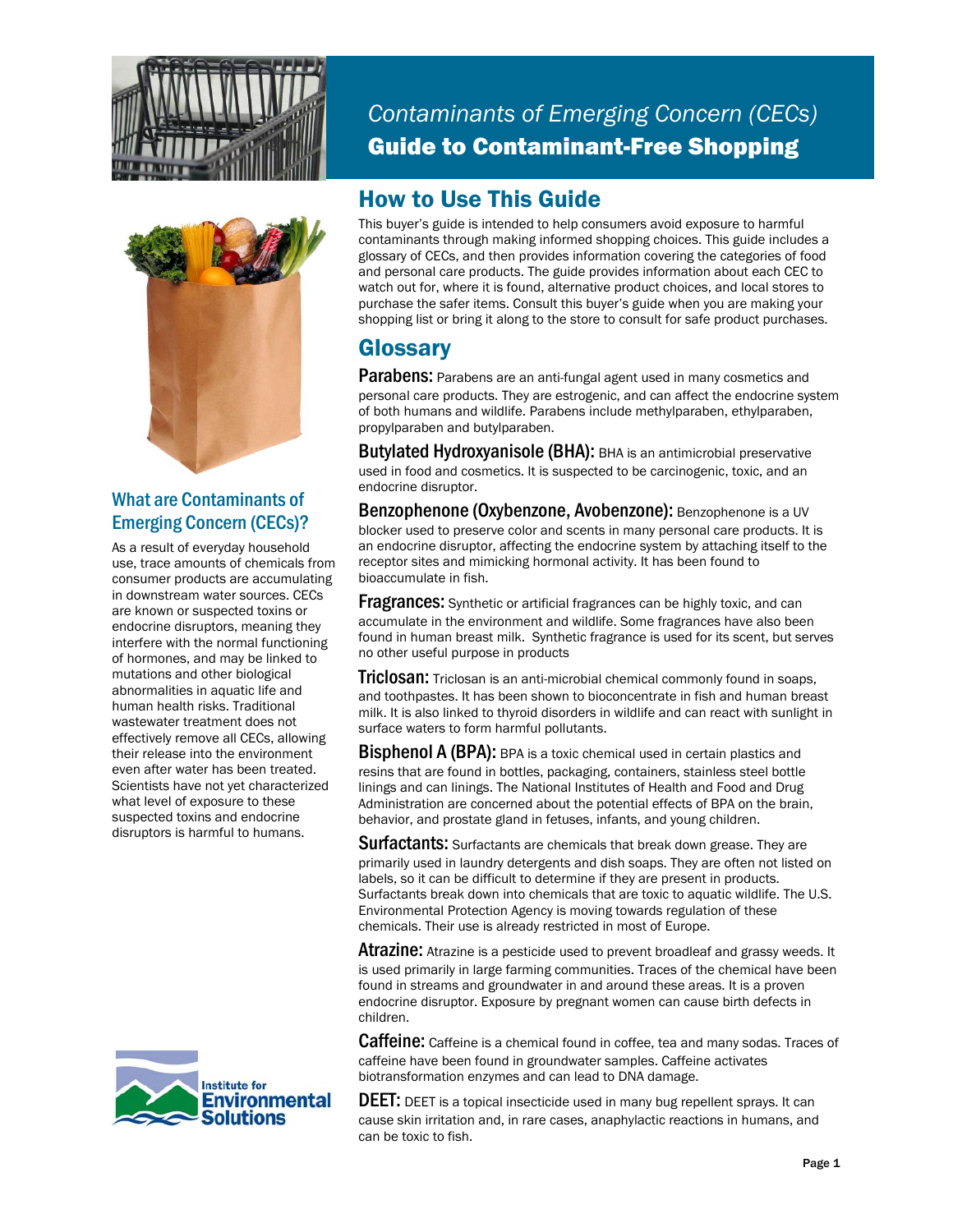# Buyer's Guide

## Food Products

### Food Packaging Watch Out For:

Bisphenol – A (BPA)

#### Found In:

- Tupperware© brand storage containers. Also be wary of other brands of plastic storage containers.
- Hard plastic water bottles, including plastic sport bottles, sippy cups
- Recycling code #7 plastics, unless specified BPA-free
- Epoxy liners of steel and aluminum cans, including soup, soda, and coffee cans
- Cardboard coating for boxed items

#### How to Avoid It:

- BPA is not listed in ingredients because it is contained in the packaging of food products
- Knowing what kinds of products contain this contaminant is the best precaution
- Look for products designated BPA-free

#### Alternatives:

- Water bottles
- Klean Kanteen<sup>®</sup>
- Nalgene<sup>®</sup> newer products labeled "BPA free"
- Camelback<sup>®</sup> bottles newer products labeled "BPA free"
- Canned goods
- Eden Organics© brand canned goods (except tomato based products)
- Pomi© brand boxed tomato products
- Fresh produce or dehydrated soups and beans are the safest alternative
- Glass jars
- Polypropylene-lined pouches (#1) for tuna fish and chicken
- Polyethylene-lined Tetra Pak© (#4) boxed soups and broths. Looks for Pacific©, Wolfgang Puck©, Swanson© and Dr. McDougall's© brands
- Polyethylene Tetra Pak© (#4) juice boxes (instead of cans or plastic)

#### Where to Find It:

- Grocery stores have many alternative packaging options
- Pomi<sup>®</sup> tomato products, www.amazon.com, www.pennmac.com/page/29
- Klean Kanteen: REI, www.KleanKanteen.com, Vital Outdoors (Golden)

## Food Preservatives

#### Watch Out For:

Butylated Hydroxyanisole (BHA)

### Found In:

- Cereals such as Post Fruity and Cocoa Pebbles<sup>®</sup>
- Dehydrated potatoes, such as Idaho Spuds©
- Boxed pasta meals, such as Kroger Kitchen Creations©
- Boxed stuffing mix, such as Stove Top©
- Boxed lard, such as Morrel©

• Instant soup mix, such as Mrs. Grass© and Williams Country Store©

#### How to Avoid It:

- BHA is a product-specific preservative, so check the ingredients carefully
- Eating fresh products is the best way to avoid exposure to preservatives like BHA

#### Alternatives

- Packaged products not listing BHA are safe alternatives
- Fresh produce, fruit, bulk food

## Personal Care Products

## Soap

#### Watch Out For:

Triclosan, fragrance (perfume)

#### Found In:

- Antibacterial soap, such as Dial©
- Fragranced hand soap such as Softsoap©

#### Alternatives:

• CleanWell© antibacterial soap, Pangea© hand soap, Dr. Bronner's© bar or liquid castile soap, alcohol-based cleaners

#### Where to Find It:

• All grocery and household stores

## Shave Gel

#### Watch Out For:

• BHA, fragrance (perfume)

#### Found In:

• Skintimate Shave Gel©, Barbasol©

#### Alternatives:

- Dr. Bronner's© Magic Shaving Gel
- Avalon Organics© Moisturizing Cream Shave, Peppermint, Lavender and Aloe-unscented
- Depth© Shave Cream
- Alba© Moisturizing Cream Shave, Unscented

#### Where to Find It:

- Whole Foods Market
- Sunflower Market

## **Toothpaste**

#### Watch Out For:

• Triclosan

#### Found In:

- Colgate© including Total© and many whitening varieties Alternatives:
- Tom's of Maine©
- Other toothpaste (check the active ingredient label)

#### Where to Find It:

• All grocery and household stores

#### Lotions, Skin Moisturizers Watch Out For:

Parabens, fragrance (perfume)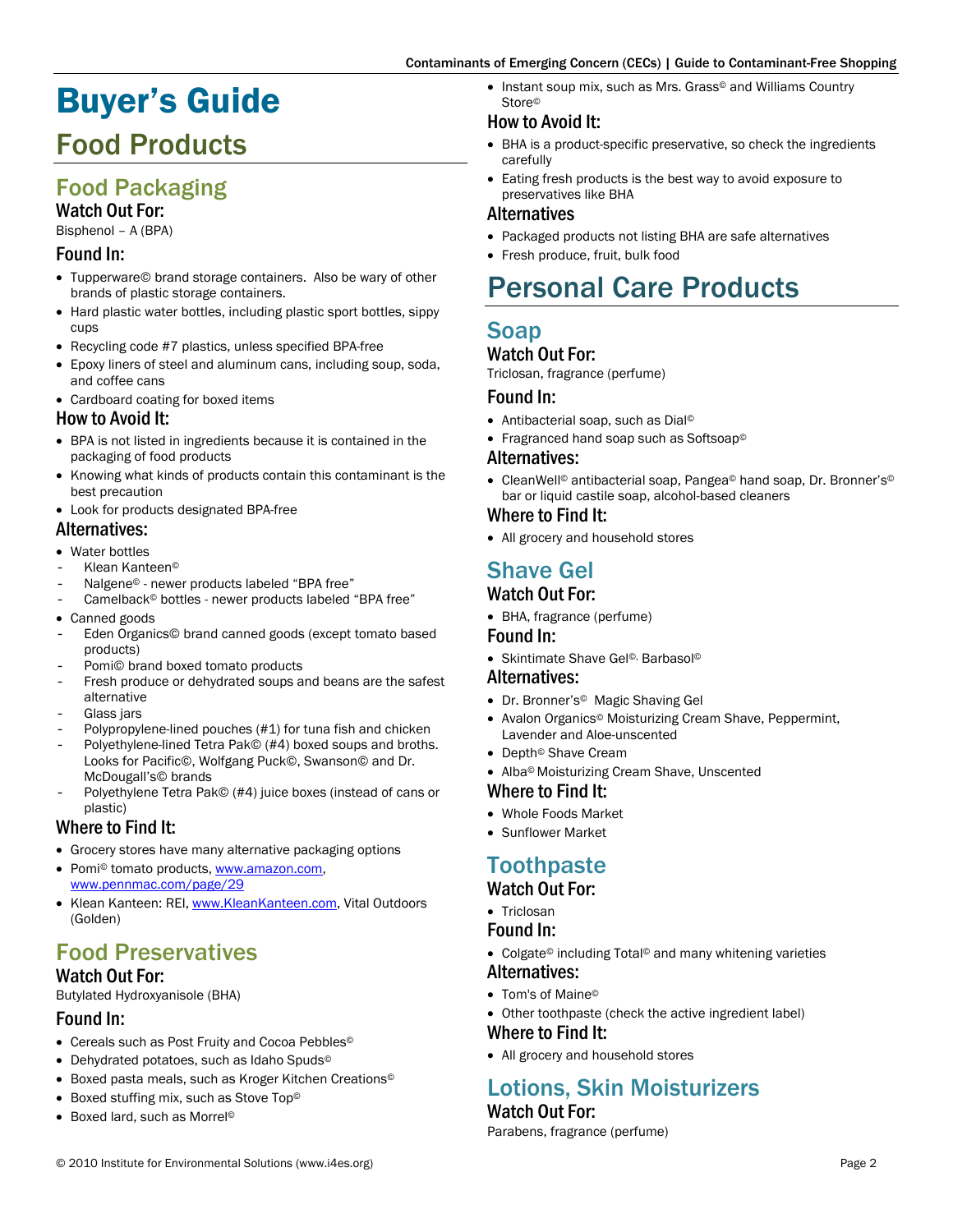### *Personal Care Products continued…*

#### Found In:

• Eucerin©, Lubriderm©, Jergens©

#### Alternatives:

• Whole Foods, 365 brand© (Herbal Mint, Grapefruit Citrus, Lavender scent)

#### Where to Find It:

• Whole Foods Market

### Sunscreen

#### Watch Out For:

Benzophenone, oxybenzone, avobenzone, fragrance (perfume), parabens

#### Found In:

• Most commercial sunscreens, including Banana Boat©

#### Alternatives:

- California Baby© SPF 30+ Sunscreen
- Alba Botanica "Very Emollient Facial Sunblock"© SPF 30
- Alba Botanica "Very Emollient Sunblock"© SPF 30 Fragrance Free
- All Terrain© AquaSport SPF 30
- Badger© Natural and Organic Sunscreen, SPF 15, 30
- Soleo Organics© All Natural Sunscreen, SPF 30
- MyChelle Dermaceuticals© Sun Shield SPF 28 (local product)
- Kiss My Face obsessively natural© Sunscreen, SPF 18
- Kiss My Face© Sunspray Lotion SPF 30 (carefully check all Kiss My Face© products because many contain fragrance)

#### Where to Find It:

• Whole Foods Market, Sunflower Market, REI and Vitamin Cottage

## Diaper Rash Cream

#### Watch Out For:

BHA, fragrance (perfume), parabens

#### Found In:

• Desitin© Diaper Cream

Alternatives:

• California Baby© Diaper Rash Crème

#### Where to Find It:

• Whole Foods Market

### Face Wash

Watch Out For: Fragrance (perfume), parabens

#### Found In:

• Neutrogena© Clean & Clear©

#### Alternatives:

• Thoroughly Clean Face Wash© Where to Find It:

• Golden Natural Foods and Whole Foods Market

## Insect Repellent/Bug Spray

#### Watch Out For: DEET

#### Found In:

• Most commercial bug spray/insect repellents including OFF Deep Woods©

#### Alternatives:

- Jason's Pure "quit bugging me"© Natural & Organic insect repellent spray
- Ecosmart© organic insect repellent

#### Where to Find It:

• www.jason-natural.com and Whole Foods Market

## Shampoo & Conditioner

#### Watch Out For:

Parabens (methylparaben, ethylparaben, propylparaben), fragrance (perfume)

#### Found In:

• Most commercial varieties, even if they are "natural"

#### Alternatives:

- Sunflower Market Shampoo© (Vanilla) artificial fragrance and paraben free
- Whole Foods 365 Shampoo© (Herbal Mint, Grapefruit Citrus, Lavender) Sunflower Market
- Whole Foods 365 Conditioner© (Herbal Mint, Grapefruit Citrus, Lavender scent)

#### Where to Find It:

• Whole Foods Market and Sunflower Market

## Cleaning Products:

## Laundry Detergent

#### Watch Out For:

Surfactants (octylphenol, nonylphenol), fragrance (perfume)

#### Found In:

• Assume all commercial detergents contain surfactants unless otherwise labeled

#### Alternatives:

- Ecos© All Natural Laundry Detergent, coconut kernel based surfactants
- Vaska© Herbatergent Laundry Detergent Lavender scent, plantbased surfactants
- Vaska© Bleach
- Vaska© Spot Remover

#### Where to Find It:

• Golden Natural Foods and Whole Foods Market (Ecos©)

### Dish Soap

#### Watch Out For:

Surfactants (octylphenol, nonylphenol)

#### Found In:

• Assume all commercial detergents contain surfactants unless otherwise labeled

#### Alternatives:

• Earth Friendly Products Ultra Dishmate© with coconut oil derived surfactants

#### Where to Find It:

• Golden Natural Foods and King Soopers